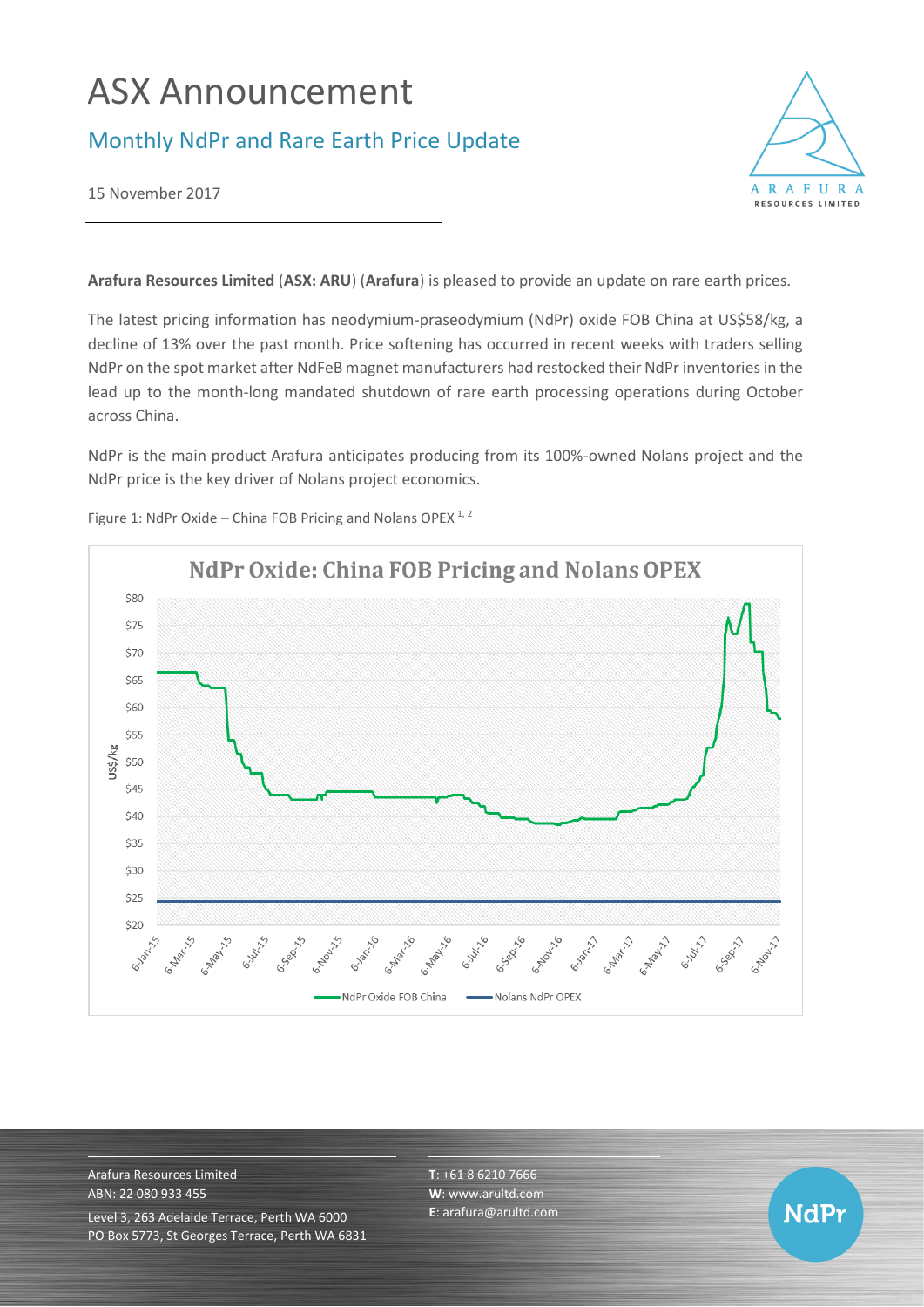

#### About NdPr

NdPr is in short supply globally and is the critical raw material in the manufacture of ultra-strong, highperformance NdFeB permanent magnets, which are used extensively in the automotive industry for electric components such as seats, mirrors, wipers, steering and braking.

Importantly, the compound has also emerged as a key enabler of hybrid and electric vehicles as highperformance magnets play a key role in electric traction motors. While traditional petrol or diesel combustion engine motor vehicles each use approximately 0.7 kg of NdPr oxide, electric or hybrid vehicles require an additional 1 kg.

The increasing shift towards hybrid and electric drivetrain technologies among the world's leading automotive manufacturers is expected to continue to positively influence market fundamentals for NdPr.

The demand for NdPr oxide is expected to grow at 8% per annum to 2025 from current global consumption of 33,340 tonnes.

#### About Arafura's Nolans NdPr Project

Arafura's Nolans NdPr project, located 135 kilometres north-north-west of Alice Springs in Australia's Northern Territory, is supported by Mineral Resources of 56 million tonnes grading 2.6% total rare earth oxide (TREO) that contain approximately 382,000 tonnes of NdPr oxide. The project is forecast to produce 14,000 tonnes of TREO per annum, including 3,600 tonnes of NdPr oxide per annum, over a 30+ year mine life.

- ENDS -

| For further information contact: | <b>Media enquiries:</b>    |
|----------------------------------|----------------------------|
| Gavin Lockyer                    | Luke Forrestal             |
| <b>Managing Director</b>         | Media and Capital Partners |
| T: +61 8 6210 7666               | M: +61 411 479 144         |

<sup>1</sup>*Market price information sourced from independent price reporting agency.*

<sup>2</sup>*Refer Arafura Resources ASX release 7 June 2017 for additional and qualifying information on the Mineral Resources that underpin the production target and provides the material assumptions on which the production target is based. Arafura confirms that all material*  assumptions underpinning the forecast financial information derived from its 14,000 tpa TREO production target and the production target *itself, continue to apply and have not materially changed since the 7 June 2017 release.*